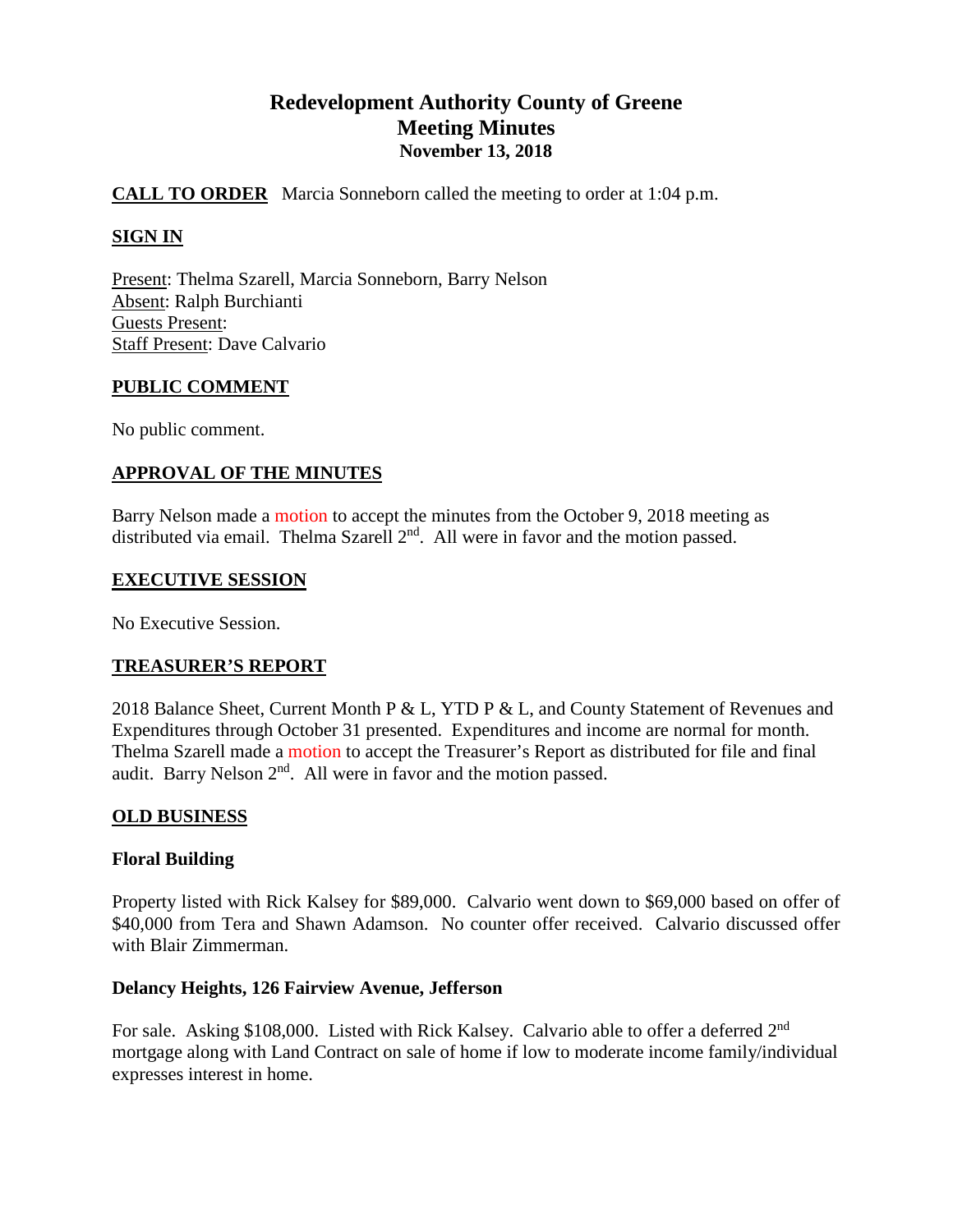# **Nazer St. Remediation and Stabilization Update**

Greene County Habitat for Humanity \$75,000 PHARE Grant: Exterior walls are up on Franklin St. home. First draw of \$19,273.56 made by Habitat.

Reallocation of remaining \$75,000 PHARE Grant from Nazer St. Stabilization/Habitat to Clarksville (Pitt Gas) for rehabilitation and community stabilization. Modification request was approved by PHARE but additional paperwork must be submitted.

# **Old Rogersville School Development**

Getting closer. Inspection by engineer for occupancy certificate revealed items that need addressed. Final payment of approximately \$25,000 due to Hughes Corporation when finished. Sitting on other lots.

# **Discussions with Morris Township Supervisors**

Submitting \$800,000 PHARE grant for Threshold Housing to start USDA Rural Development Self-Help development in early 2020 in Nineveh. Grant due on November 16.

# **HOA for Rogersville Town Homes**

No discussion.

### **Howard Contracting Lawsuit**

No discussion.

### **Land Bank Law**

No discussion.

### **Homes for Sale**

Three homes (73 Dalzell Ave. and 163 Larimer Ave. Bobtown; 126 Fairview Ave, Jefferson; and Rogersville Duplex) for sale. Dalzell, Larimer, and Fairview listed with Rick Kalsey. Dalzell and Larimer each listed at \$59,900. 156 Larimer Ave, Bobtown sold under LIPC for \$59,900 in February 2017. Therefore, do not want to lower prices on 73 or 163.

### **New Board Member to Fill Vacancy**

Calvario reminded Jeff Marshall.

### **NEW BUSINESS**

- 1. Purchased 13 properties at October 30, 2018 Judicial Sale. \$27,146.52 spent. Should obtain deeds by end of year. If deed recorded by end of year, will be tax exempt for 2019. If not recorded by end of year, will pay 2019 taxes. List of properties purchased distributed.
- 2. Proposed 2019 Meeting Dates presented. Thelma Szarell made a motion to accept the dates as distributed. Barry Nelson 2<sup>nd</sup>. All were in favor and the motion passed.
- 3. Six homes in inventory to be rehabbed (Mather, Pitt Gas, 3 in GI Town, Nemacolin). Preparing to bid two homes in GI Town out to contractors.